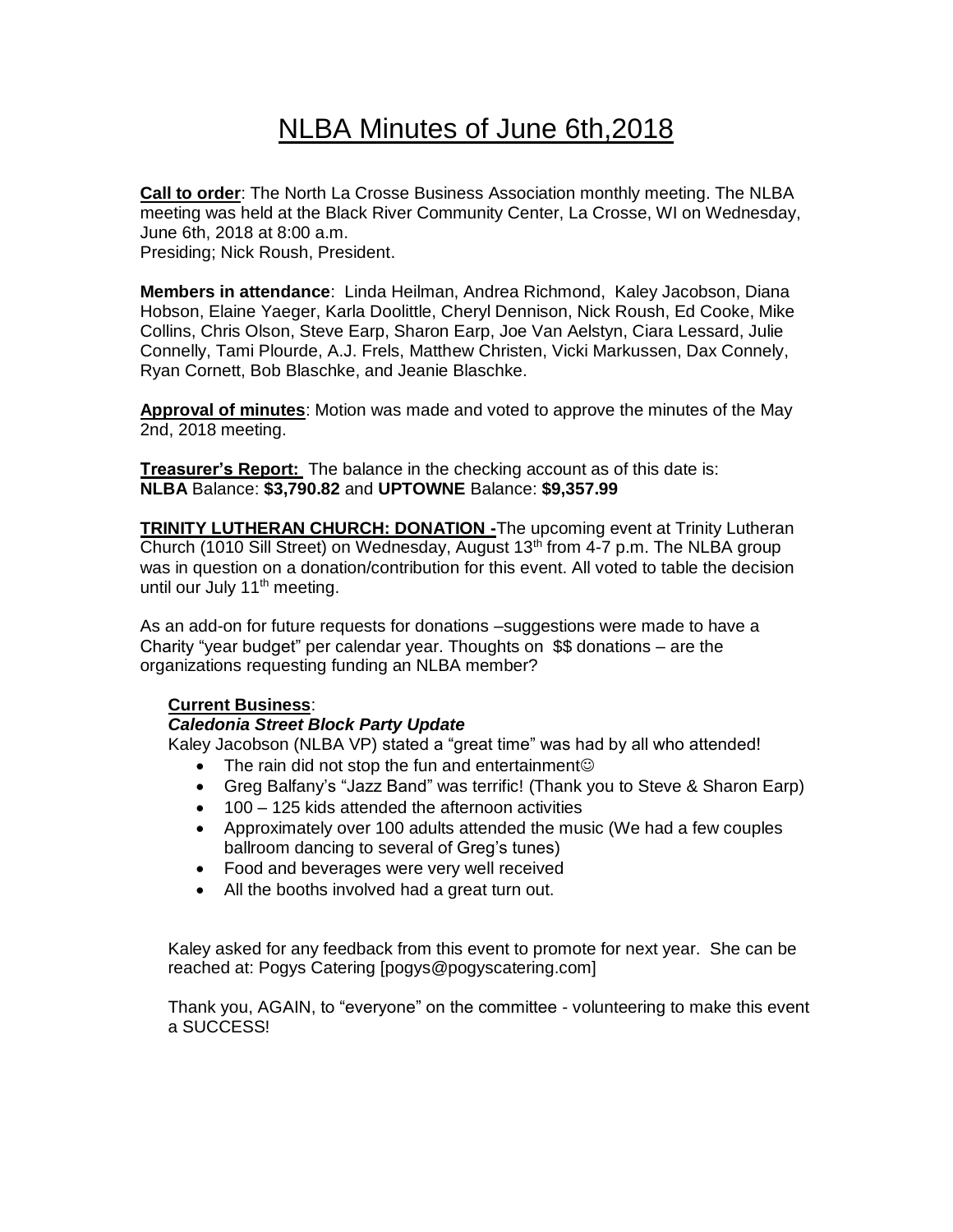## **North La Crosse Façade Grant Program:**

- The applications are ready
- Deadline for the first round of applications is June 30th
- Contact:**Andrea Schnick** Economic Development Planner (608) 789-8321 [schnicka@cityoflacrosse.org](mailto:schnicka@cityoflacrosse.org) at City Hall with any questions
- The grant matches dollar to dollar with the maximum of \$10K.

## **Eagle Viewing Platform:**

- The ribbon cutting was Wednesday, June  $13<sup>th</sup>$
- The La Crosse Tribune ran a great article and photo on the front page of Thursday, June  $14<sup>th</sup>$  addition. (Also on the internet)
- It has been decided not to move the Players Statue, but leave this at it's current site
- Lights and electrical are still being decided on
- Sculpture and tree component (no proposal as yet) Mike Collins offered to call Randy Turtenwald on this
- The plan is to install a "natural fence" (hedge), to protect the Eagle Statue.
- There is a two year agreement with the Parks Department for landscaping maintenance.

#### **Lights over North La Crosse:**

• We will start discussions on this event at our July 11<sup>th</sup> meeting

## **Chamber of Commerce: Vicki Markussen**

• Tuesday, June  $26<sup>th</sup> - as$  the Chamber celebrates the 150 year, a function, "Pride of the North Side" will be held at the Black River Beach Community Center, 1433 Rose Street, La Crosse, WI 54603. Time frame: 8:00 a.m. – 9:00 a.m. with free admission. (See attachment)

## **Andrea Richmond: 1st District Council Member**

- PARKING Kane Street Development reviewed and revised
- J & A meeting: Looking into the parking situation over all
- ROSE STREET: Upkeep will be provided by the City (Park & Street Department)
- Saturday, June 16<sup>th</sup> from 8 a.m. to 12:00 Noon-Badger Park clean up day
- Saturday, June 16<sup>th</sup> from 5-8 p.m. a "benefit" (North Side Neighborhood) located at the Pearl Street Brewery

#### **Explore La Crosse: at explorelacrosse.com (A.J. Frels)**

- We were lucky enough to book Cabela's Tournament last month. You should have seen some good activity from the event. We hope to see them back.
- We saw about 2,500 people at our Driftless Sports Convergence. Next year's dates are May17<sup>th</sup> and May 18<sup>th</sup>.
- We had a great success with NCAA (Division 3) Track and Field.
- WIAA went very well.
- La Crosse Area Day at Miller Park is on June  $27<sup>th</sup>$  this year. Right now we have 16 buses going.